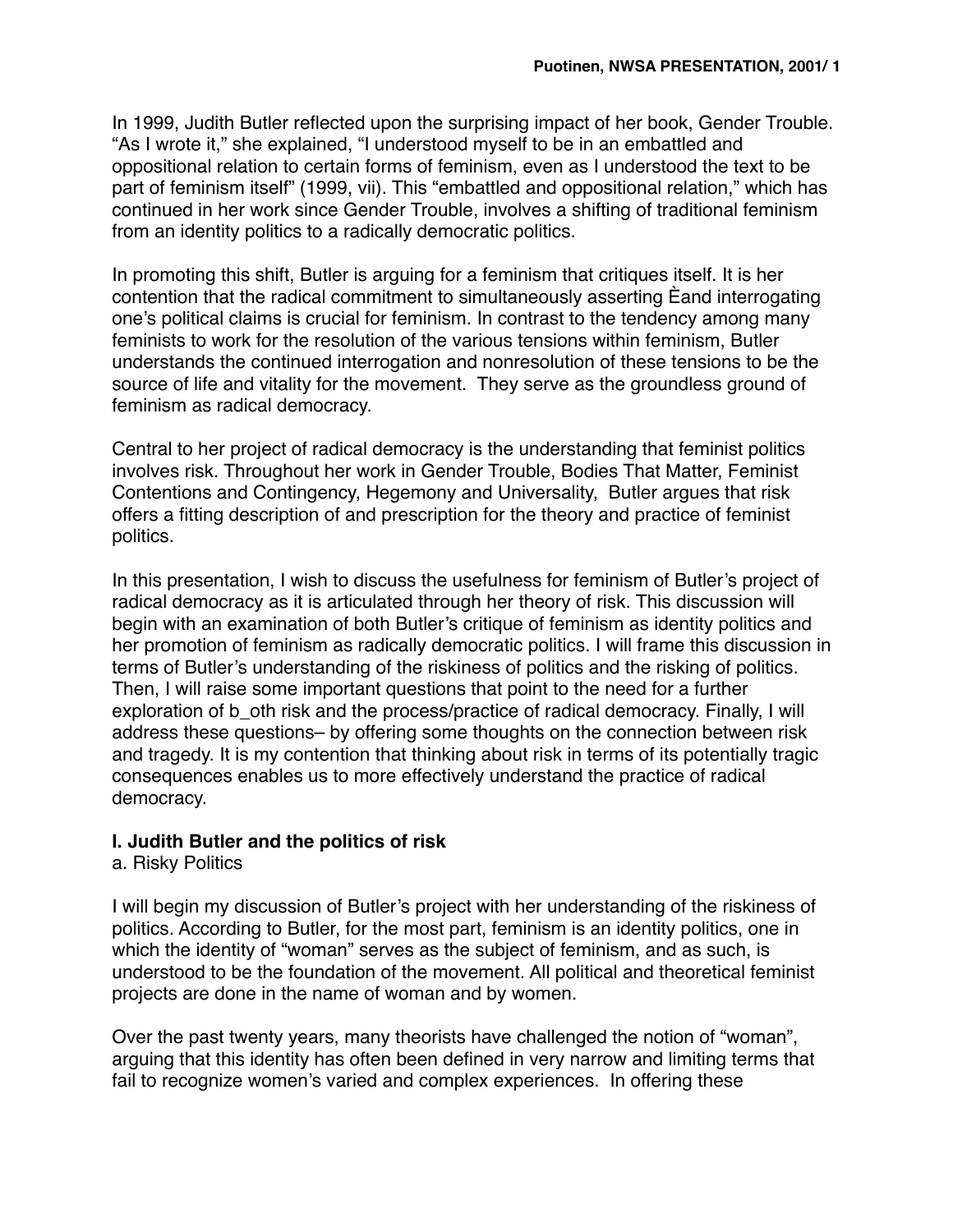challenges, these theorists have pushed for more inclusive definitions of women—ones that address issues of race, class, and sexual preference, not just gender.

In her own understanding of the problem of identity, Butler argues that these added definitions continue to fall short of fully accounting for women's varied experiences. "The theories of feminist identity that elaborate predicates of color, sexuality, ethnicity, class and ablebodiedness invariably close with an embarrassed 'etc.' at the end of the list…[and] invariably fail to be complete" (Gender Trouble, 143).

For Butler, this embarrassed etc. and failure to be complete indicates that the problem with the identity "woman" is not one that can be solved by changing or expanding the definition of woman. This solution is still based on an unproblematic acceptance of identity as a foundational description of a stable feminist subject. It assumes that subjects will identities into existence for the purpose of describing themselves and that these identities serve to incorporate subjects' varied experiences into one unifying term —in the case of feminism, woman.

Butler strongly refutes this, arguing that individuals do not create identities, but assume them, and in doing so, enter midstream into the process of identity and subject formation, being shaped by the meanings the identity has had within discourse. Because identity categories have their own history of meanings apart from us, "we never fully own" the identities that we claim. And, because identity is situated within an historical process, one that is constantly taking on new meanings and significations, identity is never fixed or fully complete. ! In this way, descriptions of woman that involve the enumeration of different, discrete categories, such as race, class, sexual preference, can never fully account for the continually changing ways in which identity is being (and will be) configured.

For Butler, the problem with identity is not just that it can never provide final descriptions of individuals or that it is politicized category. The problem is also that the rules and regulations that shape identity and the varied history of its meanings are not readily visible. ØIn the case of the identity of "woman", its promotion as a unifying, definitive description conceals both how women's behavior is actually regulated and the ways in which identity claims are involved in reinforcing certain rules and (re) producing certain hegemonic ideologies. Moreover, it conceals the fact that identity is a complicated, unpredictable process, one that does not produce coherent, discrete identities, but provisional ones that serve as the convergence point for a number of different meanings. Such an emphasis on 'fixing' women into one singular identity of 'woman' or multiple unified categories of 'women,' "produce[s] a greater factionalization, a proliferation of differences without any means of negotiating among them" (1993, 115).

In highlighting these problems with feminism, Butler is challenging three main feminist assumptions about the nature and practice of politics: (1) feminism requires a stable subject (2) that can stand outside of power and (3) that serves as the unproblematic foundation of its politics. These assumptions suggest that, as the subjects of feminism, women stand as ready-made, "instrumental actor[s]" (1995, 46-47) who exist prior to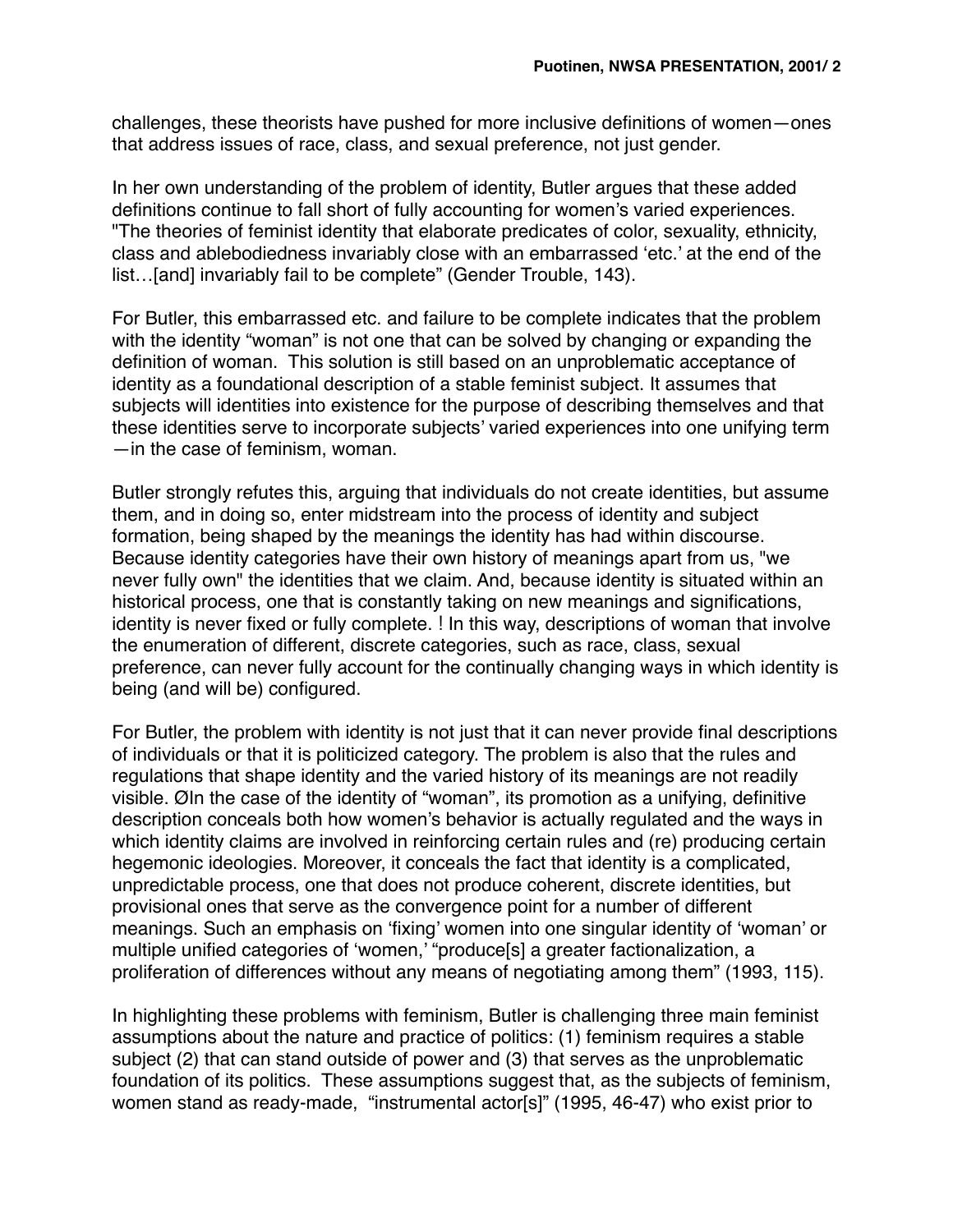and outside of the dominant systems that they wish to critique. These assumptions also suggest that feminism is a politics that is predicated on a clear, unproblematic subject. Without this type of subject as its foundation, feminism is understood to be impossible.

However, for Butler, this stable, unproblematic subject is a "phantasmatic construction" (1990, 142), one that is promoted in order to cover over the "political construction and regulation of the subject…" (1995, 47). For this reason, there is no possibility for standing before or outside of power. Subjects are always already implicated in the power that they wish to resist and transform. In the case of feminism and its identity politics, the fact that "woman" is constructed in and through the dominant systems of power that it wishes to resist and transform, reveals that feminism politics is very risky.

In claiming that it is risky, Butler is not suggesting that femúinist politics is not possible. Instead, she is identifying her own work as participating in the "tradition of immanent critique that seeks to provoke a critical examination of the basic vocabulary of the movement of thought to which it belongs" (1999, vii). In doing so, she is arguing for the importance of self-critique within feminism. Central to this self-critique is the examination of the subject, that is, how it is constructed through power and how that power is concealed. In offering this self-critique, Butler is not wishing to reject the subject altogether. Instead, this critique is a rejection of a particular understanding of the subject, one that offers "a pristine notion of [it], derived from some classical liberalhumanist formulation, whose agency is always and only opposed to power" (1993, 117).

Through this process of self-critique, Butler hopes to shift the focus of feminism and change the very nature of its theory and practice. This new configuration of politics would no longer be an identity politics, one that focuses on the identity of woman as its foundation. It would be a radically democratic politics, one that focuses on the importance of keeping the terms of polXitics, including "woman," open for critique and for reworking in possibly more democratic and inclusive ways. This shift in politics also represents a shift in Butler's use of the notion of risk, from risky politics to risking politics. In promoting feminism as a radical democracy, Butler wishes to emphasize the importance of engaging in politics, regardless of its risks. She believes that it is through this process of risking that feminists are able to transform their politics.

### b. Risking Politics

Butler emphasizes the importance of risking politics in three key ways: In a feminist radical democracy, (1) all claims must be left open and recognized as ultimately unrealizable (2) in order to allow for a perpetual contestation of the terms of democracy. (3) This contestation does not point to the impossibility of politics, but serves as the source of its future transformation.

At the heart of Butler's understanding of radical democracy is the idea of a radical openness. This radical openness involves the recognition that feminist politics is never "commensurate with any of its 'realizations'" (2000a, 161). In promoting this radical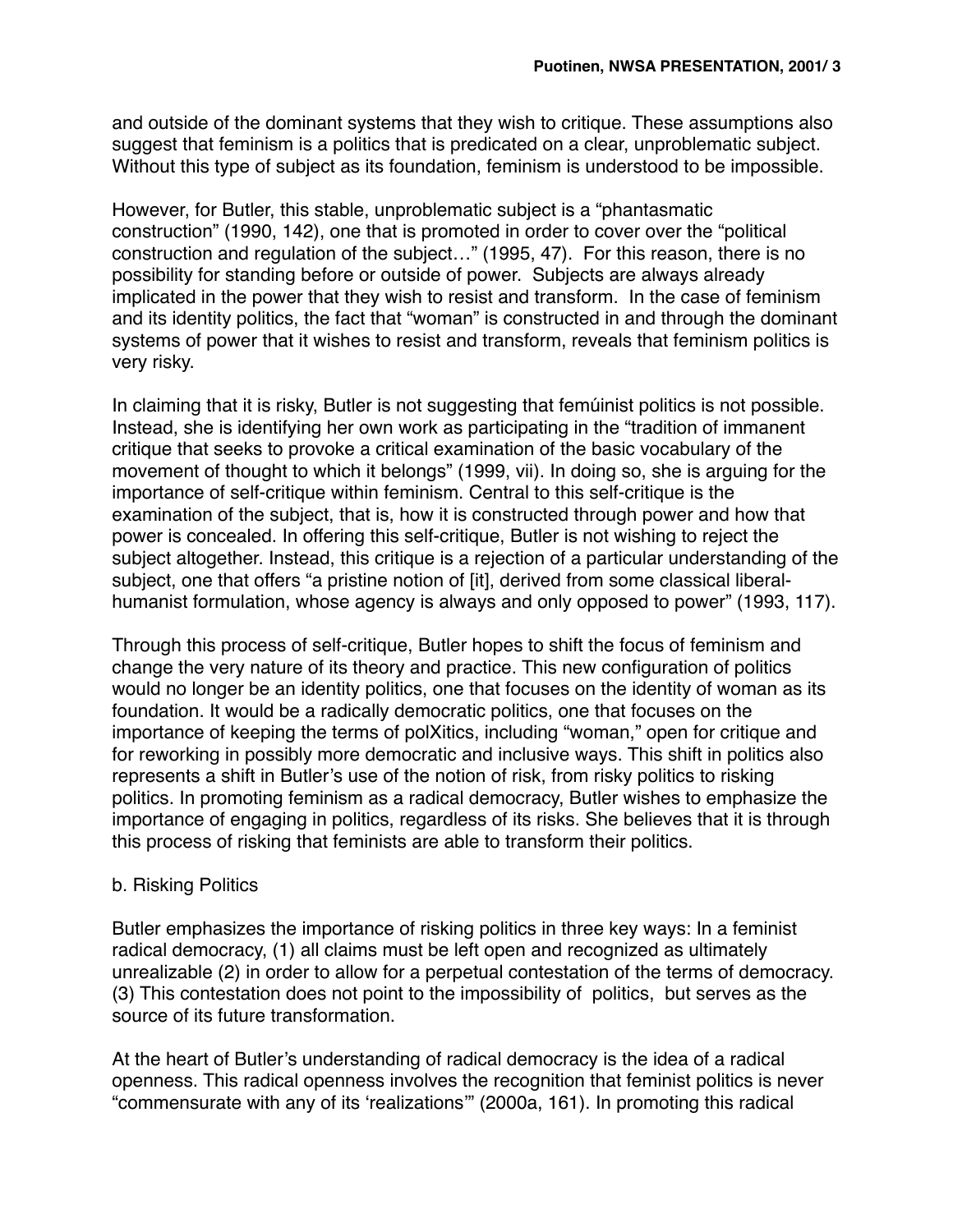openness, Butler is challenging the traditional goal of feminist politics. For her, the goal should not be to find the answer or the way in which to do politics, but to "defer realization permanently" (2000a, 161) in order to safeguard the continued openness of politics.

To explain this concept of radical openness, Butler contrasts it with the fully fixed nature of feminism as identity politics and its assumption that politics must be grounded in some foundation and normative vision. For Butler, this assumption limits the effectiveness of politics and $\pm$  forecloses the possibility for thinking of politics within the process of action. In the case of the identity of "woman", its presentation as a stable subject prior to politics, assumes that its terms are already fixed and cannot be contested. Such an understanding "produces coherence at the cost of [women's] complexity" (1993, 115). This leads to the questions: What is the impetus for continuing to struggle for transformation ipf all of the terms have already been set? And, how can we find connections between women, when we only understand them as discrete and separate subjects?

Butler's project of radical democracy is about more than just the continued openness of politics, however. Her project is also about a second element, the perpetual questioning and exploring of terms within politics that that openness allows. Whereas Butler's first element focuses on the safeguarding of openness and the ultimate unrealizability of democracy, this second element focuses on the safeguarding of questioning both politics and the process of working towa√rds the realization of democracy. In this way, Butler understands feminist radical democracy to be involved in a "critical relationship to 'realization' itself" (2000b, 268), one in which feminists keep certain questions in mind, even as they are working towards the realization of their goals. These questions include, "how ought such ideals to be realized, if they are to be realized? Through what means, and at what price? Do these ideals justify Øany and all means of implementation" (2000b, 268)?

According to Butler, these questions do not suggest that feminist politics, or any of its terms, are wholly ineffective axnd should be rejected. Instead, they suggest that wherever these terms are used, "there will also be a foundering, a contestation. That such foundations exists only to be put into question is, as it were, the permanent risk of the process of democratization" (1995, 51). For Butler, this permanent risk indicates that the process of contestation and radical openness is the source of transformation for feminist politics.

The "constant rifting" that this type of politics supports, has important consequences for feminism. First, it opens up the political terms of feminism, releasing them "into a future of multiple significations" and giving them "play as a site where unanticipated meanings might come to bear" (1995, 50). This enables feminists to explore other possibilities for their politics. Second, this constant rifting provides feminists with "a way to both occupy" feminist †terms, such as the identity woman, "and to subject them to a democratizing contestation in which the exclusionary conditions of their production are perpetually reworked (even though they can never fully be overcome) in the direction of a more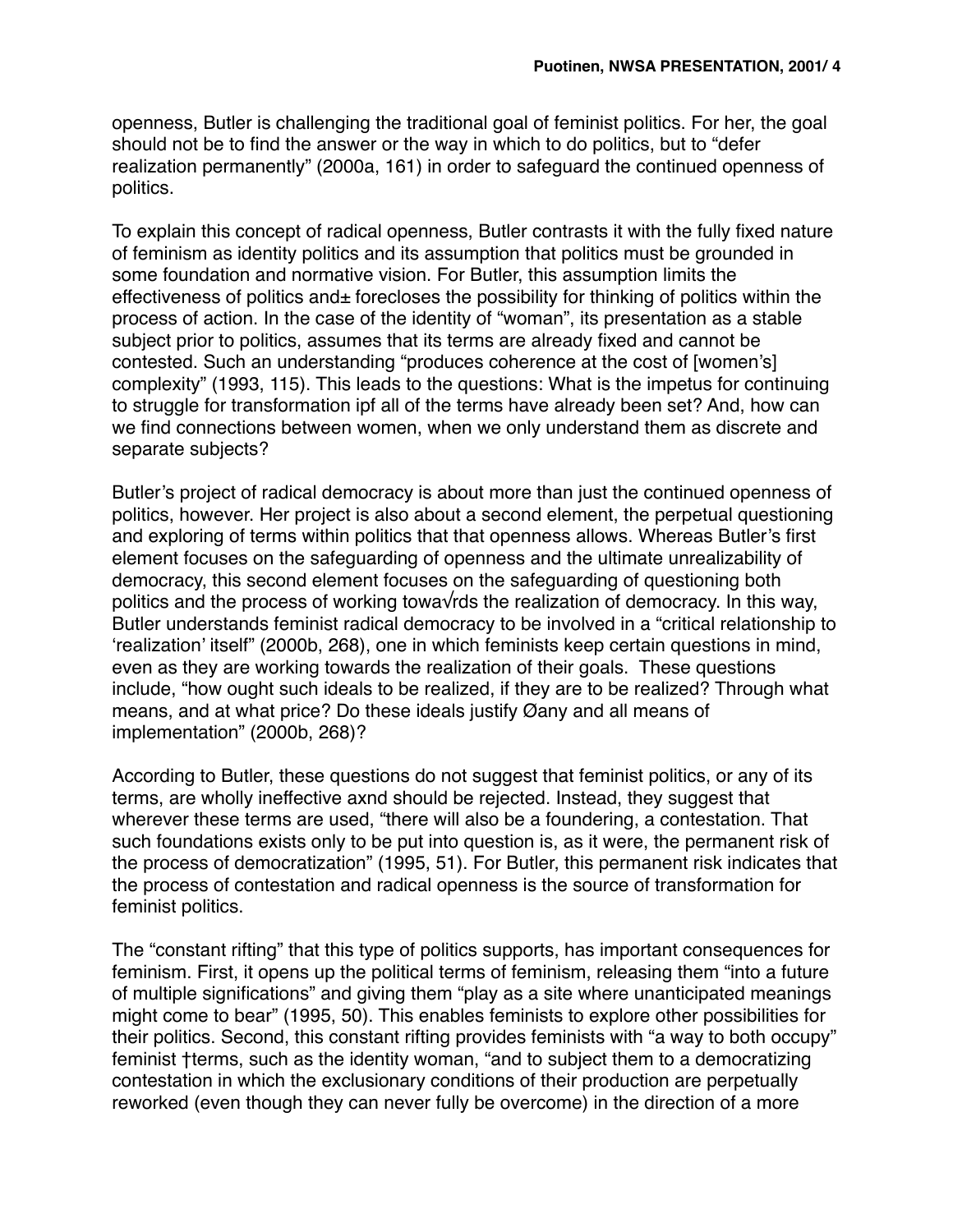complex coalitional framework" (1993, 115). This emphasis on working for coalitional frameworks that are more complex and less exclusive, allows for a feminist politic in which the differences among women are taken seriously and engaged with. Finally, this constant rifting produces a vitality that "open[s] up new fields of possibility and…instil[ls] hope where a sense of futility is always threatening to close down political thinking altogether" (2000a, 162). For Butler, radical democracy invigorates the politics of feminism. It provides it with a much-needed critical edge, one that does not reduce feminist theories and practices to an identity politics and its ready-made s'ubject, woman.

## **II. An Assessment of Judith Butler's Project of Radical Democracy**

Butler's radically democratic project is compelling and valuable for a number of different reasons. First, her shift from feminism as an identity politics to feminism as a radically democratic politics results in the reshaping of feminism. This reshaping moves feminist politics beyond the debilitating question of how to develop a coherent definition of "woman" that addresses all of the different experiences of women.

Second, Butler's refusal to assume the givenness of any its terms, points to the complexity of politics. Her flexible and critical model of identity allows Butler to extend the solution to the problem of exclusion among identity politics beyond the simple and continuous enumeration of different identities to the complicated and detailed process of critically examining different experiences to find the locations in which those different experiences intersect and relate. e

But, even though Butler's project is valuable, it still leaves us with some troubling questions. Perhaps the most important question to ask of Butler's project is the most basic one: Is it enough? Does Butler's radical democracy provide us with a substantial enough vision, one that can encourage and sustain political thought and action?

Butler's project is based on the risking of politics and the safeguarding of a radical openness, one that allows for the constant questioning of its terms. But, she never discusses what exactly it means to engage in the risking of politics. How exactly do we keep our political terms open? What does the difficult work of perpetual contestation look like?

These questions can be raised on three different levels. First, the notion of radical democracy, with its emphasis on risk, places politics in a tenuous and fragile pos~ition. According to Butler, there are no guarantees that feminist politics will result in a better, more democratic future. Such an understanding can lead to frustration and hopelessness. Is it really enough to say that we need to keep our politics open? Is Butler's project compelling enough to provide the hope that feminists need in order to continue to engage in politics? In fact, how can her project sustain feminists?

Second, the radical openness of Butler's project leaves us without any specific content. For Fiona Webster, in her article, "The Politics of Sex and Gender:Benhabib and Butler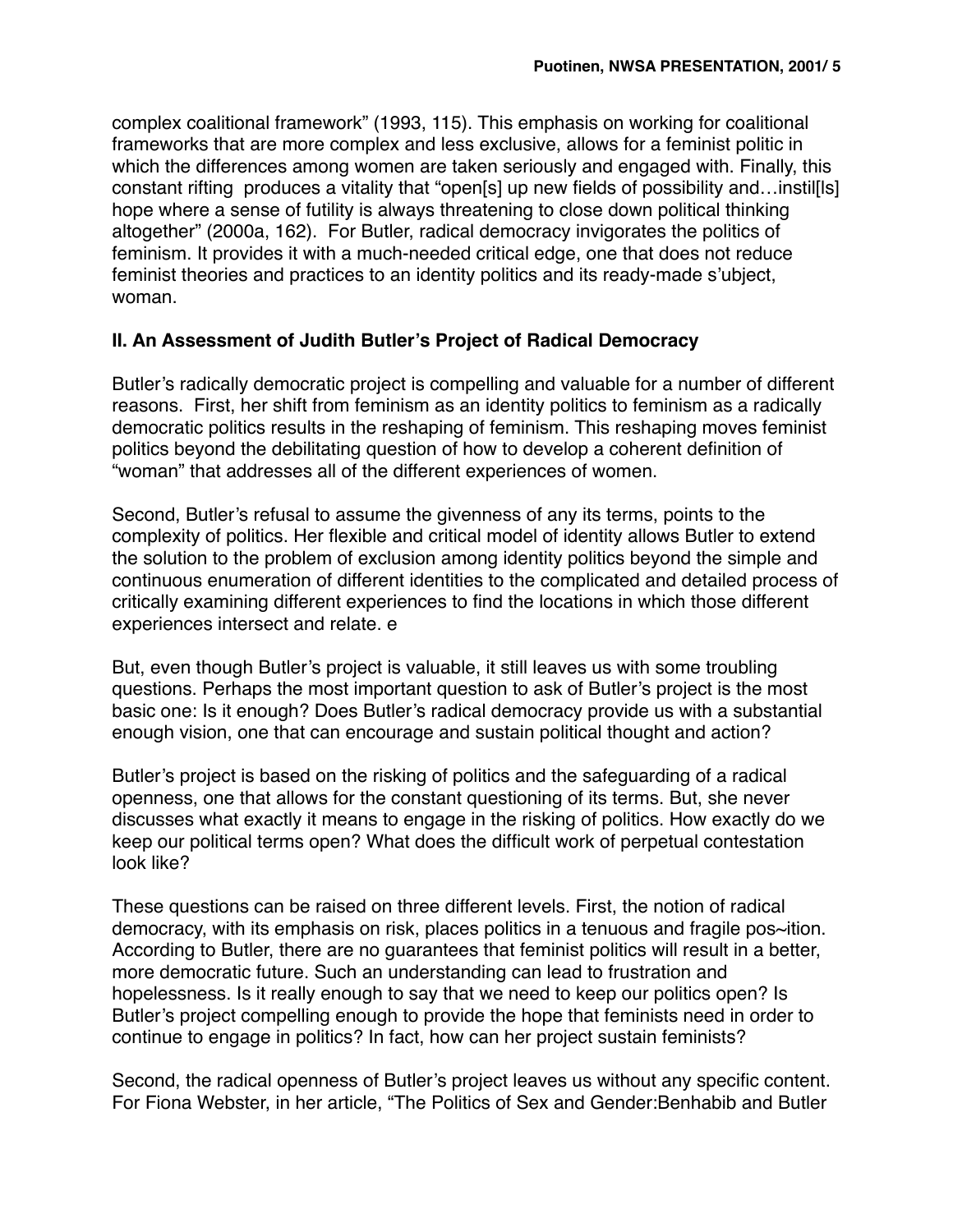Debate Subjectivity," it becomes a significant problem within feminist politics if "woman" is viewed only as an empty sign. "[W]hat does this effectively mean for the political representation by the feminist movement of "women" and "women's concerns, " Webster asks. Does this suggest that feminists "invest [woman] with whatever meaning we choose at any given time" (Webster 2000, 15)? To this, I would add my own concern about responsibility to these claims. If politics is so radically open, how do we have accountability to it? And, through what process are we able to commit to these fluid terms?

Third, Butler's description of radical democracy points to a specific process through which feminists could work for radical openness and better futures. Envisioning this openness as one in which differences between women are taken seriously and not reduced to "an unthinkable fetish of alterity" (1995a, 140), Butler recognizes the need for the difficult labor of, what she calls, "cultural translation." She describes this translation as the hard work oFf developing "forms of differentiation which lead to fundamentally more capacious, generous, and 'unthreatened' bearings of the self in the midst of community" (1995a, 140). However, even though she offers this description, Butler rarely goes beyond it to describe, more specifically, what this cultural translation entails.

# **III. Conclusion**

In asking all of these questions to Butler and her project, I am suggesting that a more careful analysis of feminism as radical democracy than the one given by Butler is needed. It is not enough to say that radical openness and contestation is something that we must do and leave it at that. We need to carefully examine the process of radical democracy and its relationship to risk. This examination should begin with a discussion of the consequences of feminist politics. In particular, I am thinking of the harmful and potentially tragic consequences that can occur when political claims are not risked or wh˜en these claims fail to succeed. Connecting risk with this idea of tragedy enables us to think about risk and radical democracy as more than a postmodern game of fluctuating, ungrounded politics. Moreover, it allows us to provide some substance to Butler's own thin account of risk.

In terms of a feminist radical democracy, tragedy can be understood in two important ways. First, tragedy is the failure to risk politics. It is the act of succumbing to the overwhelming despair that our current political situation engenders. As Cornel West states in "Restoring Hope," "To live is to wrestle with despair…we know that the evidence does not look good. The dominant tendencies of our day are unregulated global capitalism, racial balkanization, social breakdoMwn, and individual depression" (West, xii). Offering a similar description in A Feminist Ethic of Risk, Sharon Welch suggests that this type of tragic descent into despair leads to death—not necessarily physical death, but "the death of the imagination [and] the death of the ability to care" (Welch, 20). These very real and tragic consequences demonstrate that risking politics is not something that we choose to do, it is something that we must do in order to survive.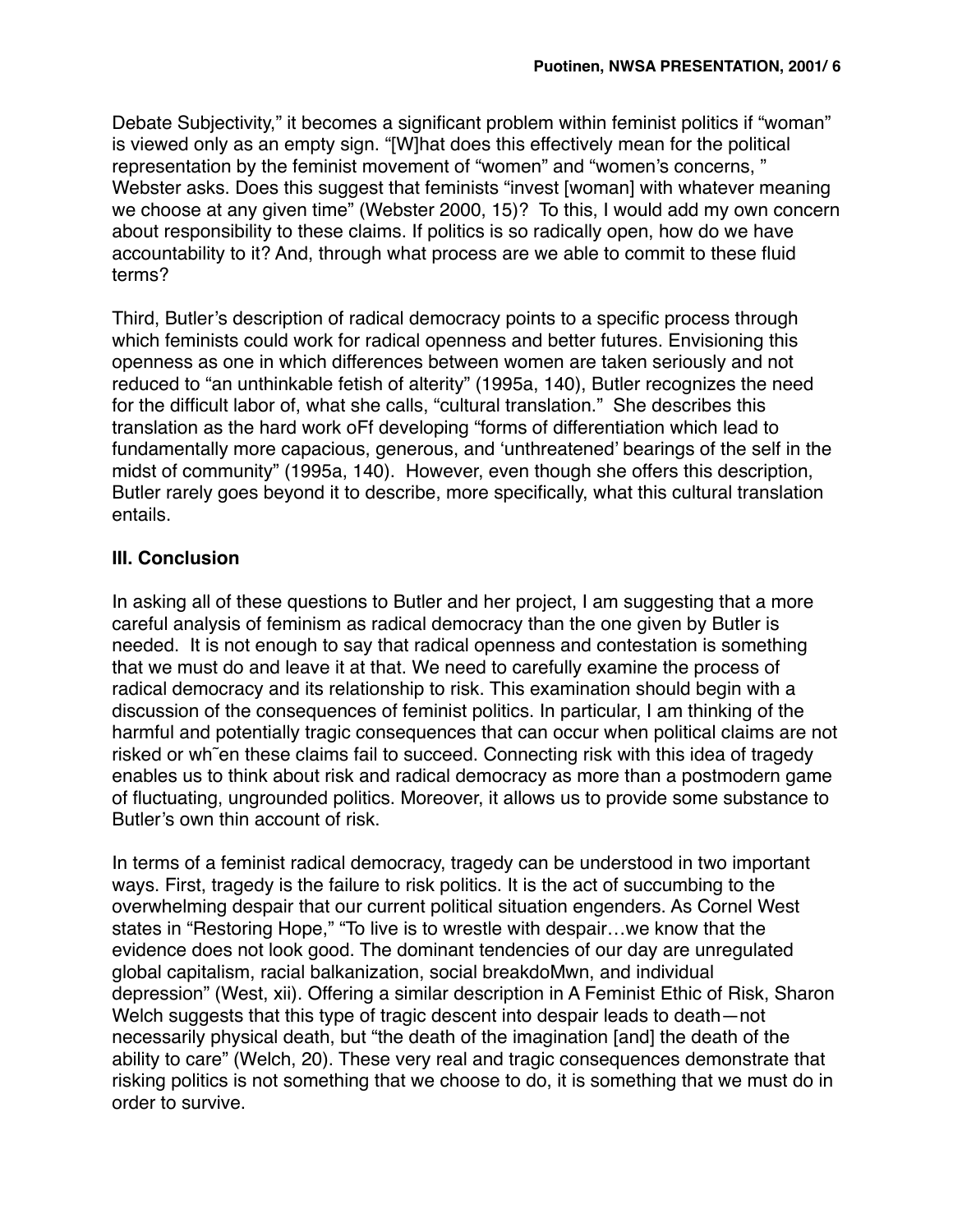But, tragedy is not limited to the failure to risk politics. It is also an important part of the process of politics. Because the riskiness of radical democracy does not allow for certainty or guarantees, there is always the possibility that feminist politics will not be successful. In fact, as Welch argues, the uncertainty and tenuousness of feminist politics suggestsı that "we cannot imagine how we will win"; that "there are…no particular strategies that can convincingly guarantee that the many forces and structures of exploitation can be stopped" and that "we cannot guarantee decisive changes in the near future or even in our lifetimes" (Welch, 19-20). A second understanding of tragedy involves the recognition that feminism might not always be successful in achieving its goals and that its politics might have some unexpected (and damaging) results.

If we connect risk to these two forms of tragedy, we can begin to develop a more substantial understanding of risk and radical democracy. Such an understanding provides us with some compelling reasons for why risk is an effective description of and prescription for feminist politics. But, this examination of the connection between tragedy and risk must not be limited to descriptions of that tragedy. In order to make these notions of risk and radical democracy useful for feminism, we must also explore the process of⁄ risking politics in the face of potential tragedy. What does it mean to continue to engage in feminism regardless of the risks or consequences?

In my mind, a response to this question should include an exploration of the qualities that feminist must possess in order to cope with the despair and uncertainty that is present in the political situation. Two such qualities are courage and strength. In closing, I would like to suggest that an examination and redefinition of courage and strength from a feminist perspective could provide us with some valuable clues for understanding what it means to risk feminist politics.

In her article, "Coalition Politics: Turning the Century," Bernice Johnson Reagon offers an excellent description of the strength and courage that is needed for feminists as they work through the pain and difficulty involved in coalition building and forming connections across differences. As they engage in this work, feminists are constantly aware of the potentially tragic consequences of their action (or inaction). They recognize that coalition building is dangerous work that xmakes you "feel as if [you're] gonna keel over any minute and die" (Reagon 1983, 356). It requires strength and courage because these coalitions are not nurturing and supportive places that offer a home where you can always be with people that think and act like you. "You don't go into coalition because you just like it," Reagon argues. "The only reason you would consider trying to team up with somebody who could possibly kill you, is because that's the only way you can figure out to stay alive" (Reagon 1983, 356-357).

This last sentence indicates some specific ways strength and courage can be redefined for a feminist radˇical democracy. First, both courage and strength are not skills developed by individuals and employed on the individual level. Instead, they are skills that are created within and through communities. In discussing the origins of courage